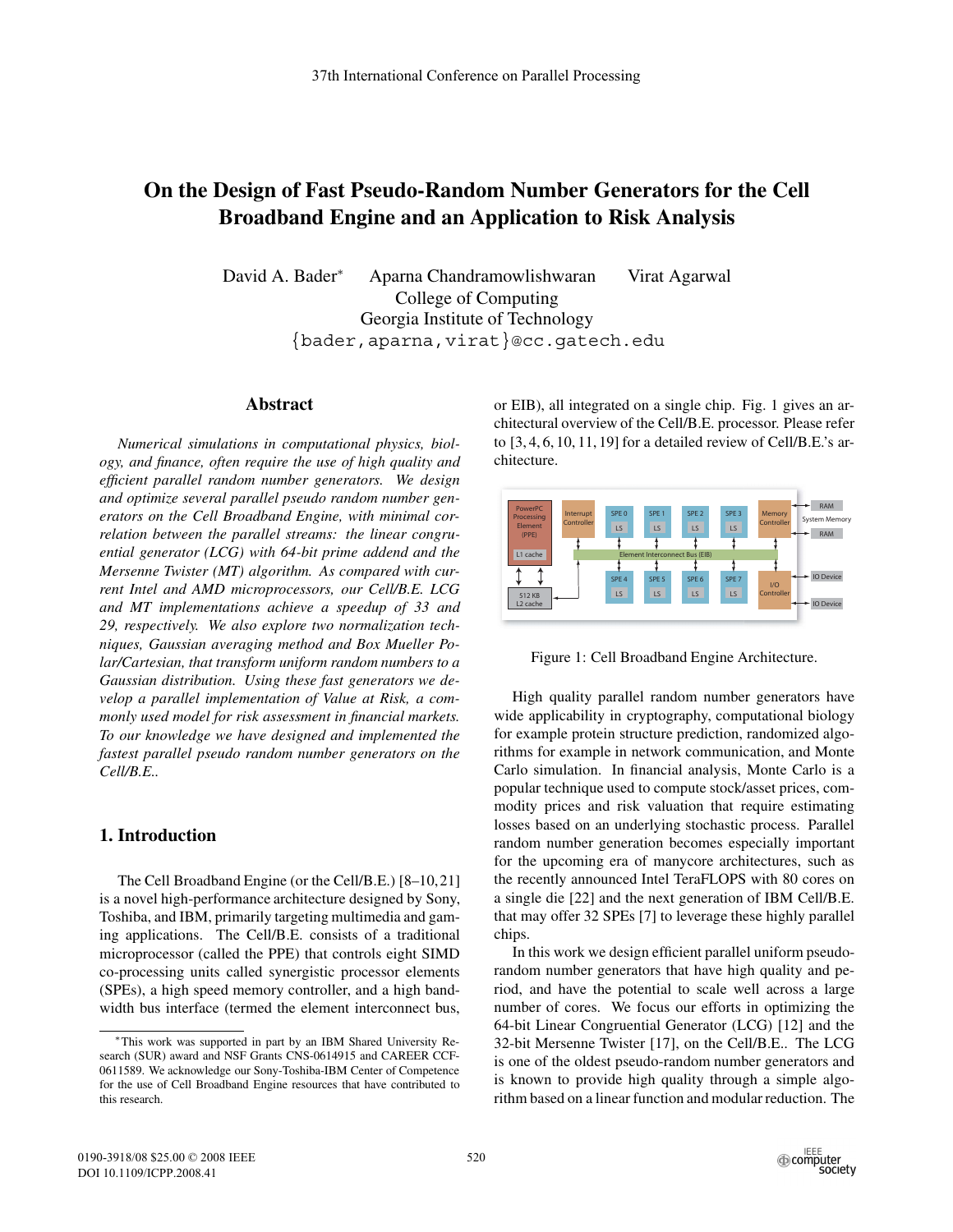Mersenne Twister provides a period of  $2^{19937} - 1$  and 623dimensional equidistribution for a certain choice of input parameters, making it well-suited for the purpose of Monte Carlo simulation. We also implement for Cell, Gaussian random number generators, the Gaussian averaging method and Box Mueller transformation, that transform uniformly distributed random numbers to a sequence with Gaussian distribution. These generators are useful in many applications such as in financial analysis, using Monte Carlo method.

We present a detailed performance comparison of our optimized implementations of random number generators over the leading multi-core and single-core processors. Our Cell-optimized 64-bit implementation of Linear Congruential Generator (LCG) with 64-bit prime addend attains a speedup of 33 using the Wallace tree approach, as compared with the performance of leading Intel processors. For our 32-bit implementation of Mersenne Twister, Cell achieves an average speedup of over 14 and 29 using block generation and using sequential approach, respectively, as compared with the performance on current Intel and AMD architectures. In earlier work [1] we implemented the MT generator on Cell/B.E. for use in financial services applications for Option pricing and Collateralized Debt Obligation pricing. The source code for LCG and Gaussian averaging method is freely available from our CellBuzz project in SourceForge (http://sourceforge.net/ projects/cellbuzz/).

Finally, using these optimized Gaussian generators we develop a parallel 64-bit implementation for Risk Analysis on the Cell/B.E.. Value at Risk (VAR) is a commonly used model for risk assessment in financial markets. Given a portfolio of assets, this model measures the worst expected loss over a given time interval at a given confidence level. For performance analysis, we estimate the risk of one nonlinear portfolio consisting of a single stock.

## **2. Uniform Parallel Random Number Generators**

In this section we discuss two pseudo random number generators, Linear Congruential Generator and Mersenne Twister. We briefly describe the algorithm and discuss in detail the various challenges involved and optimization techniques used to achieve high performance on the Cell/B.E.

## **2.1. The LCG generator**

Linear Congruential Generator (LCG) is one of the oldest and most studied pseudo-random number generating algorithm proposed by Lehmer [12]. In this generator each successive element is determined by a simple linear function and a modular reduction.

LCG generates pseudo-random number sequence  ${x_1, x_2, \ldots, x_n}$  in the set [0, 1, ...., m] by the recurrence relation of order one given below.

$$
x_n = (ax_{n-1} + b) \mod m, \text{ where } n \ge 0
$$

where b is the *addend*, a is the *multiplier* and m denotes the *modulus* of the algorithm.

Random numbers in the range  $[0, 1]$  are then obtained by normalization  $(y_n = \frac{x_n}{m})$ . In this work we use a prime *addend* and a nower of two modulus, which gives the algo*addend*, and a power of two modulus, which gives the algorithm a periodicity of  $2^k$  ( $m = 2^k$ ).

In practice, several spectral methods are used to test the quality (randomness) of the output sequence. Lattice spacing is one such method that helps to get an insight into the granularity of a random number generator, and LCG passes this test. This granularity is computed by applying the Fourier transform on the output of the generator.

LCG's are very sensitive to the change in the value of input parameters. The most important parameter to a LCG is the modulus  $m$ , the size of which determines the period of the output sequence. The recurrence relation for a 64-bit LCG ( $m = 2^{64}$ ) is given below.

$$
x_n = (ax_{n-1} + b) \mod 2^{64}
$$

The number of independent streams available for a LCG generator with these parameters is about  $2^{24}$ , allowing for massive parallelism.

#### **Challenges and Optimization**

In this work, we optimize the 64-bit LCG that is available as part of the SPRNG package [15, 16].

The LCG algorithm is data dependent, i.e., to generate a random number it requires the knowledge of the number generated in the previous step. This makes it hard to parallelize the computation of a single stream among the various SPEs. An alternative technique is to instantiate the algorithm based on different parameter values on each SPE. In our design, we select a vector of unique 64-bit addends  $[b_{i1}, b_{i2}]$  for each SPE *i*. This is computed inside the SPE based on its stream identifier. This algorithm ensures that the set of all addends are pairwise relatively prime [14], and ensures that the independent streams on the SPEs have minimum correlation. Alg. 1 gives the pseudo-code of the parallel LCG algorithm on a given SPE  $i$ .

The algorithm involves 64-bit multiplication and a 64 bit addition. The SPU instruction set does not have support for multiplication and addition of *unsigned long long* vector datatypes. We implemented 64-bit multiplication with Wallace trees [23], a bit slide adder version of carry-save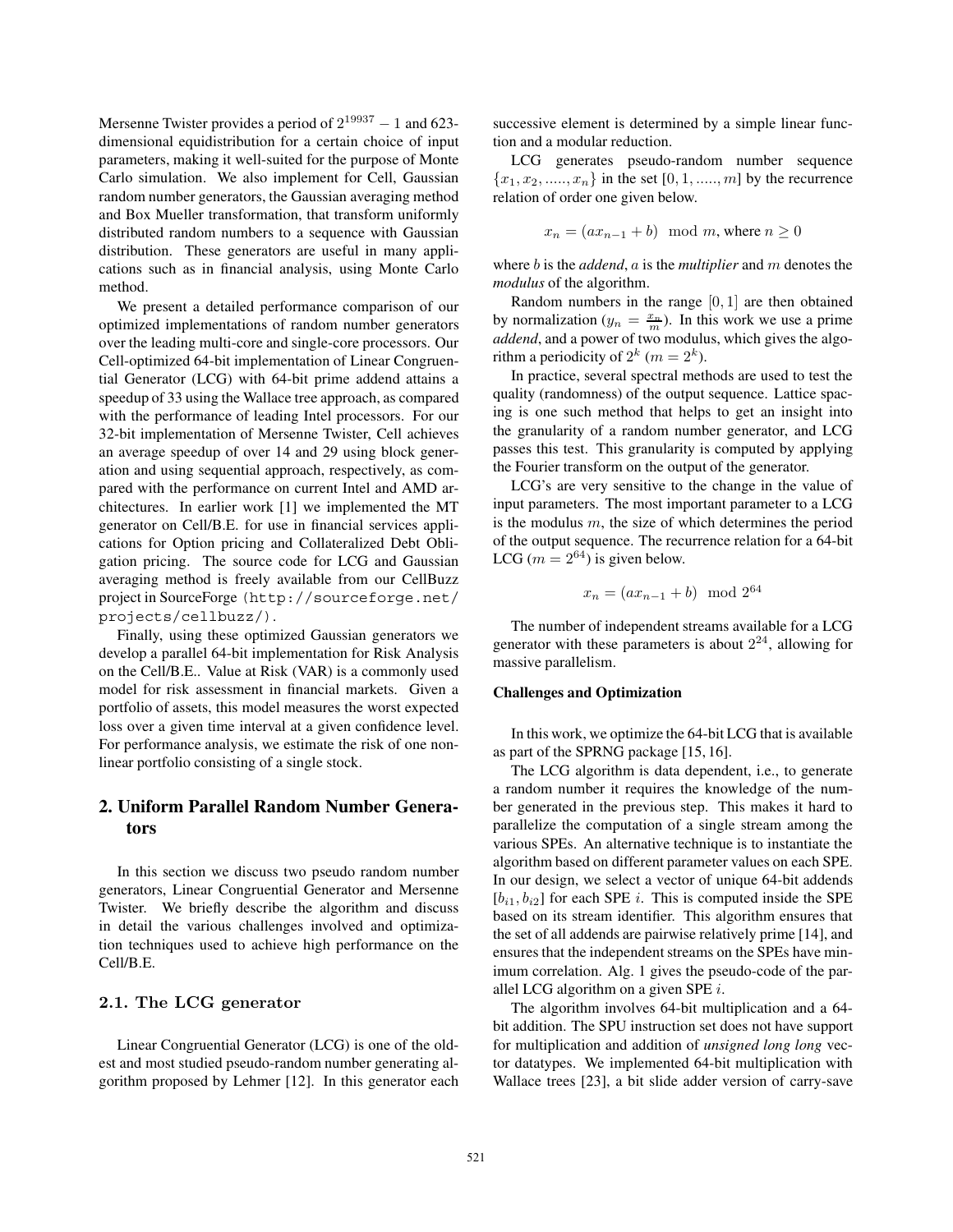**Algorithm 1:** Parallel LCG for Cell/B.E.. This algorithm gives the pseudo-code on a given SPE i. Each SPE generates two independent streams of 64-bit pseudorandom numbers. Loop is unrolled for optimizing on the Cell processor. Each iteration generates a vector consisting of two random numbers.

**Input**: Number of Simulations: N, Number of SPEs <sup>p</sup>, Vector <sup>b</sup>*<sup>i</sup>* (consisting of 2 unique 64-bit addend parameters), Multiplier a **Output**: Random Numbers: N/p

 $$  **for**  $j = 1$  *to*  $N/2p$  **do**   $vx_j = va * vx_{j-1} + b_i;$ <br>**4**  $vx_j = vx_* * [2^{-64} 2^{-64}]$  $\int vx_j = vx_j * [2^{-64}, 2^{-64}]$ ;

adders. The 16 partial products of 16-bit subword multiplications (see Fig. 3) are rearranged into a modular arrangement. Each rectangle is a Nonadditive Multiply Module (NMM), and represents a 32-bit sub-product. The output requires only 64-bits, hence the upper 64-bits are discarded. As a result, we have only 10 partial products to add. The summation of sub-products are carried out by 3-input  $(W_3)$ , 5-input  $(W_5)$  and 7-input  $(W_7)$  Wallace trees. Note that the 16-bit slice at the right end does not require Wallace trees.  $W_3$  is a 3-to-2 carry-save full adder (CSA) which accepts  $3$  *n*-bit operands; generates two *n*-bit results: *n*-bit partial sum and *n*-bit carry.  $W_5$  and  $W_7$  are constructed using three 3-to-2 CSA and five 3-to-2 CSA. The advantage of CSA is that there is no carry propagation between stages.

The last stage of multiplication is a 48-bit Carry Propagate Adder (CPA) which merges the two vectors into a final product. Using Wallace trees we can generate 8 random numbers simultaneously. This algorithm carries out partial product addition faster than normal addition since it adds three partial products at a time, thereby reducing the depth of the adder.

#### **2.2. Mersenne Twister**

The Mersenne Twister (MT) is a pseudo random number generator algorithm developed by Makoto and Matsumoto [17]. The algorithm is proven to have a period of  $2^{19937} - 1$ and 623-dimensional equidistribution for a certain choice of parameters, thus providing a very high quality for the purpose of Monte Carlo simulation. The sequence of random numbers generated passes well known stringent tests such as Marsaglia [13], and tests on higher dimensional uniformity including the spectral test and k-dimensional test.

Alg. 2 gives the pseudo-code of the Mersenne Twister algorithm. Steps 1  $& 2$  create masks for upper  $(u)$  and lower  $(11)$  bits. In Step 3, an array of size *n* is initialized with



Figure 2: Multiplying two 64-bit numbers using partial products of 16-bit numbers.

non-zero initial values. In Step 5, for a given value of the index  $i, y$  is computed by concatenating the upper bits of  $x[i]$  with the lower bits of  $x[i + 1]$ . Steps 6 to 14 improve the accuracy and equidistribution properties of the output random number. This array is traversed in a round robin manner during the subsequent iterations of the algorithm.

## **Challenges and Optimization**

To obtain a period of  $2^{19937} - 1$  we choose  $n = 624, m =$ 397. The values of other parameters can be obtained from Makoto and Matsumoto [17]. As we observe from Alg. 2, the algorithm fits within a working area of 624 32-bit words. This is especially beneficial for the Cell architecture given the limited local store of 256KB available on any given SPE.

Since there is no branch predictor on the Cell SPE, it is important to reduce branches from the code for achieving high performance. We eliminate the branch from the Mersenne Twister algorithm, by replacing the *if-then-else* statement (Steps 5-9) with

$$
x[i] \leftarrow x[(i+m) \mod n] \oplus (y \gg 1) \oplus (a \& wlsb(y))
$$

where, wlsb(y) gives the *word* with each bit as the *least significant bit* of y.

We next describe two ways to parallelize this for the Cell. One technique is to optimize the algorithm for a single SPE and use different seeds for various SPEs to generate multiple random streams. Using a dynamic seed for each SPE ensures that the combined stream has high quality of randomness [18]. Another technique is to generate a single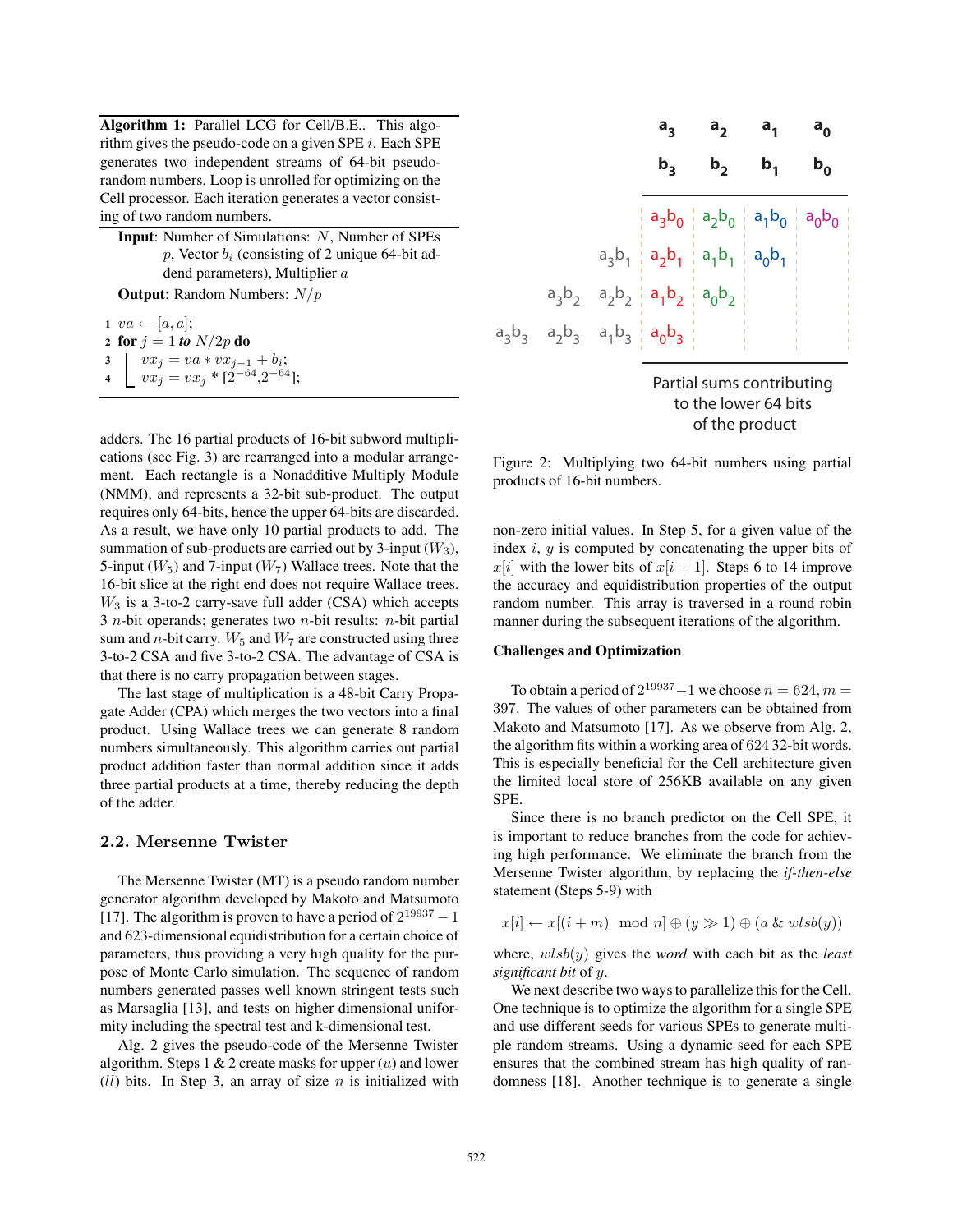

Figure 3: Wallace tree improves the complexity of multiplication by reducing the number of partial products to add.

stream of random numbers using the various SPEs. It is important to note that in this algorithm the computation from the latter part of the array requires the updated data from the first part which makes the algorithm data dependent. To obtain high performance on Cell, we use the first parallelization technique in our design. However, using different seeds on different SPEs is not enough since the generated random numbers from the various SPEs may be correlated, leading to degraded quality of Monte Carlo simulations. A solution to this is Dynamic Creator [18] that is based on the Mersenne Twister algorithm. This generates different algorithm parameters for the various SPEs which helps in generating multiple independent streams.

To further optimize the algorithm on Cell we use standard optimization techniques such as vectorization, loop unrolling, and data alignment. It is important to note that for the given parameter values of  $n = 624$  and  $m = 397$ , the data access pattern of the algorithm introduces challenges for optimizing this on the SPEs. It is not straightforward to vectorize the code, as the index  $i + m$  that is required during the computation in Steps 5-9 may not lie at a 16-byte boundary as required by Cell's vector intrinsics. Thus, we use *spu shuffle* instructions to create vectors that are quadword aligned. This adds extra instructions to the algorithm and results in a slight degradation of performance.

| Algorithm 2: Mersenne Twister algorithm.                                                                                                                                                             |
|------------------------------------------------------------------------------------------------------------------------------------------------------------------------------------------------------|
| <b>Input:</b> Integer constants $l$ , $s$ , $t$ , $a$ , $r$ , Bit masks $b$ ,<br>c each of word size, Algorithm parameters $n$<br>and $m$                                                            |
| $1 \ u \leftarrow 1100 \ (w - r \text{ ones and } r \text{ zeroes});$<br>2 $ll \leftarrow 0011$ $(w - r$ zeroes and r ones);<br>$x[0], x[1], , x[n-1] \leftarrow$ "any non-zero initial"<br>values": |
| $4\ i \leftarrow 0$ :<br>$\mathfrak{s} \ y \leftarrow (x[i] \& u)(x[i+1 \mod n] \& ll);$<br>6 if least significant bit of $y == 0$ then<br>7 $x[i] \leftarrow x[(i+m) \mod n] \oplus (y \gg 1);$     |
| s else<br>$\mathfrak{g} \mid x[i] \leftarrow x[(i+m) \mod n] \oplus (y \gg 1) \oplus a;$                                                                                                             |
| 10 $y \leftarrow x i $ ;<br>11 $y \oplus (y \gg u);$<br>12 $y \oplus ((y \ll s) \& b);$<br>13 $y \oplus ((y \ll t) \& c);$                                                                           |
| 14 $y \oplus (y \gg l);$<br>15 output $y$ ;<br>16 $i \leftarrow (i+1) \mod n;$                                                                                                                       |
| 17 repeat from step 5;                                                                                                                                                                               |

# **3. Gaussian Parallel Random Number Generators**

The random number generators discussed in the previous section generate uniform random numbers (random numbers uniformly distributed in the interval  $[0, 1]$ ). Many applications, such as the Monte Carlo method, require a random variable with Gaussian (normal) distribution (range  $\in$  [−1, 1], mean = 0, variance = 1). In this section we present three methods that transform a set of uniform random numbers into normalized random numbers and report their performance on the Cell processor.

## **3.1. Gaussian Averaging Method**

Gaussian averaging method [5] transforms a stream of uniform random numbers into a Gaussian (normal) distribution. To generate a Gaussian with mean  $\mu$  and standard deviation  $\sigma$ , *n* uniform random numbers are added together into s, and the output is  $\mu + \sigma s \sqrt{\frac{3.0}{n}}$ . The parameter *n* determines the accuracy of the transformation. If  $n$  is large, then accuracy of the output increases along with an increase in the running time. To optimize this for the Cell we use vectorization and loop unrolling.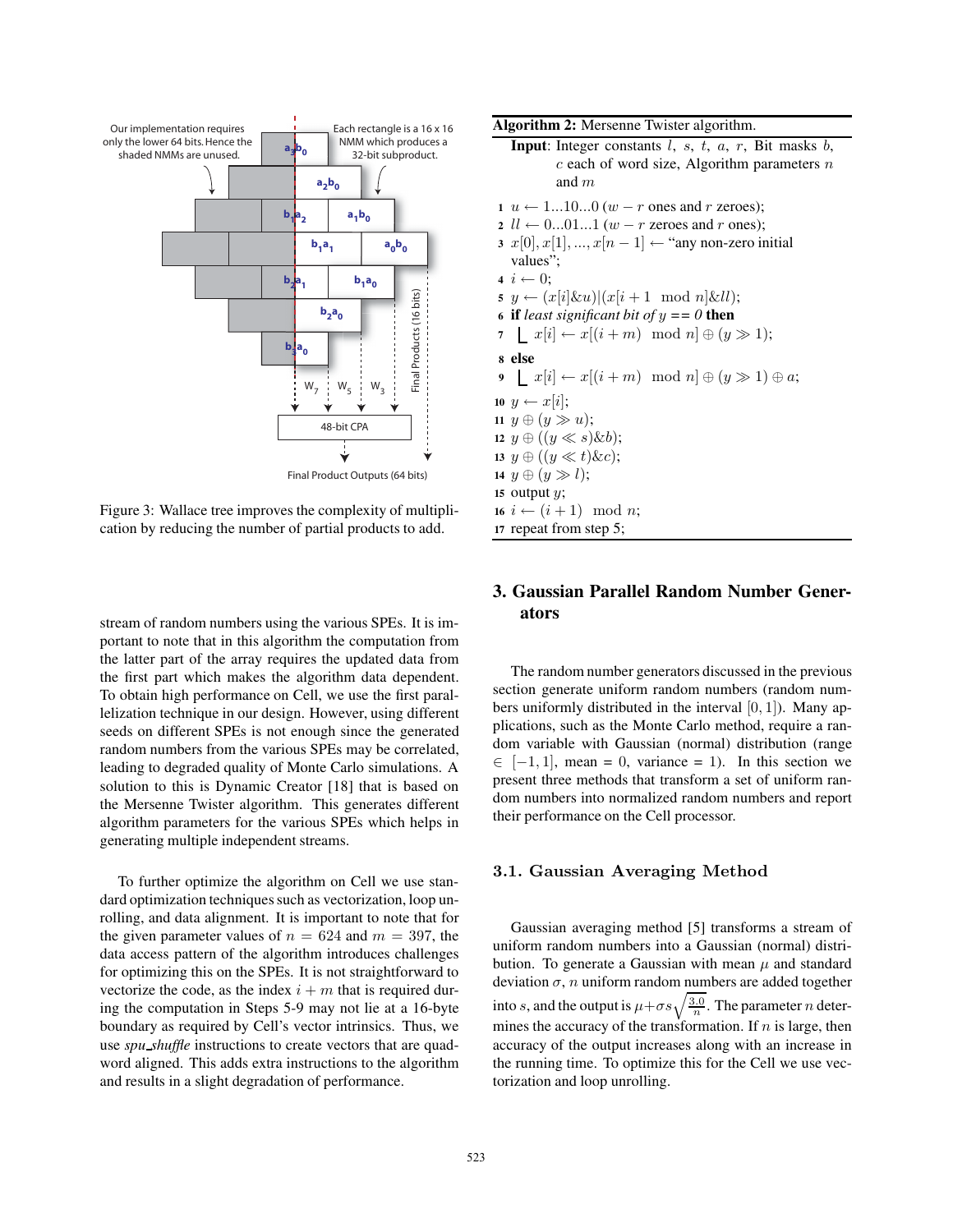#### **3.2. Box Mueller Polar/Cartesian**

For every pair of input random numbers, Box Mueller transformation [2] in Cartesian form generates a pair of normalized random numbers. Alg. 3 gives the pseudo-code of this transformation algorithm.

| <b>Algorithm 3:</b> Box Mueller transform in Cartesian form. |
|--------------------------------------------------------------|
| <b>Input:</b> Independent uniform random numbers $(x,y)$     |
| <b>Output:</b> Normal random numbers $(\bar{x}, \bar{y})$    |
| $R = \sqrt{-2 * \ln x}$                                      |

$$
A + R = \sqrt{-2} * \ln x
$$
  
\n
$$
2 \theta = 2\pi * y;
$$
  
\n
$$
3 \bar{x} = R * \cos \theta;
$$
  
\n
$$
4 \bar{y} = R * \sin \theta;
$$

In the Polar form for every pair of input random numbers, a pair of normalized numbers is generated if the input pair lies within a unit disc. Alg. 4 gives the pseudo-code of this transformation algorithm.

| Algorithm 4: Box Mueller transform in Polar form. |  |  |  |  |  |
|---------------------------------------------------|--|--|--|--|--|
|---------------------------------------------------|--|--|--|--|--|

**Input**: Independent uniform random numbers  $(x,y)$ **Output**: Normal random numbers  $(\bar{x}, \bar{y})$ 

1  $s = x^2 + y^2$ ; **2 if**  $0 < s \leq 1$  **then**<br>**3**  $z = \sqrt{\frac{-2 * \ln s}{n}}$  $\begin{array}{c|c}\nz & z = \sqrt{\frac{-2*\ln s}{s}}; \\
\hline\n\bar{x} = x * z:\n\end{array}$ **4**  $\bar{x} = x * z;$ <br> **5**  $\bar{y} = y * z;$  $\bar{y} = y * z;$ 

**Algorithm 5:** Extracting elements from array A that satisfy a condition  $X$ , using a vectorized approach.

**Input**: array A, length N **Output**: array  $C$  consisting of  $i$  elements

 **for**  $i \leftarrow 1$  **to**  $N$  **do**  |  $B[i] = X(A[i])$ ;  $\mathbf{3}$   $j \leftarrow 0$ ; **for**  $i \leftarrow 1$  *to* $N$  **<b>do**<br>**5 l**  $C[i] = A[i]$ :  $C[j] = A[i];$  $j = j + B[i];$ 

The presence of a branch in the Box Mueller transformation algorithm (Polar form) poses several issues during optimization on the Cell. The branch restricts vectorization of the algorithm, and leads to the degradation in performance. This problem is equivalent to extracting elements from a long input array  $A$  that satisfy a given condition  $X$ , using vector intrinsics. Alg. 5 gives an elegant way to eliminate this branch using a two stage approach.

In comparison to the Box Mueller transform in Cartesian form, this algorithm discards about one in four pairs of input random numbers, but it avoids the use of a trigonometric function (which is comparatively an expensive operation). Thus, Box Mueller in Polar form is a computationally less expensive as compared to the Cartesian form, but harder to optimize on the Cell.

For compute intensive operations such as  $log$ , sqrt, sin and cos we use the 64-bit vector routines available as part of the SIMD math library for the Cell Broadband Engine.

## **4. Performance Analysis**

We report our performance results from actual runs on a IBM BladeCenter QS20, with two 3.2 GHz Cell/B.E. processors, 512 KB Level 2 cache per processor, and 1 GB memory (512 MB per processor). For performance comparisons we compile our code using the xlc compiler provided with Cell SDK 2.1, with level 3 optimization.

## **Linear Congruential Generator**

Table 1 lists the performance of our 64-bit Linear Congruential generator implementation on Cell in terms of million random numbers generated per second (MRS) and compares with other architectures. For performance results on these architectures we used the SPRNG optimized implementation of LCG and compile it with *icc v9.0* with level 3 optimization for Intel Xeon 5150 (Woodcrest) and *-fast* optimization for Intel Xeon 3 GHz and Intel Pentium 4 processors. Fig. 4 plots the performance and reports the speedup of our implementation across these various architectures. We achieve speedup of 33.2 over a 2.6 GHz Intel Xeon 5150.

Table 1: LCG performance.

| CPU/Compiler             | LCG (Million random |
|--------------------------|---------------------|
|                          | numbers/second)     |
| Intel Xeon, 3GHz         | 8.6                 |
| Intel $C/C++v9.0$        |                     |
| Intel Pentium 4, 3.2 GHz | 8.3                 |
| Intel $C/C++v9.0$        |                     |
| Intel Xeon 5150, 2.6 GHz | 100.0               |
| Intel $C/C++v9.0$        |                     |
| IBM Cell/B.E., 3.2 GHz   | 3323.4              |
| $xlc$ (Cell SDK 2.1)     |                     |

#### **Mersenne Twister**

Table 2 lists the performance of our 32-bit Mersenne Twister implementation on Cell and compares with other architectures. For performance comparisons with Intel, AMD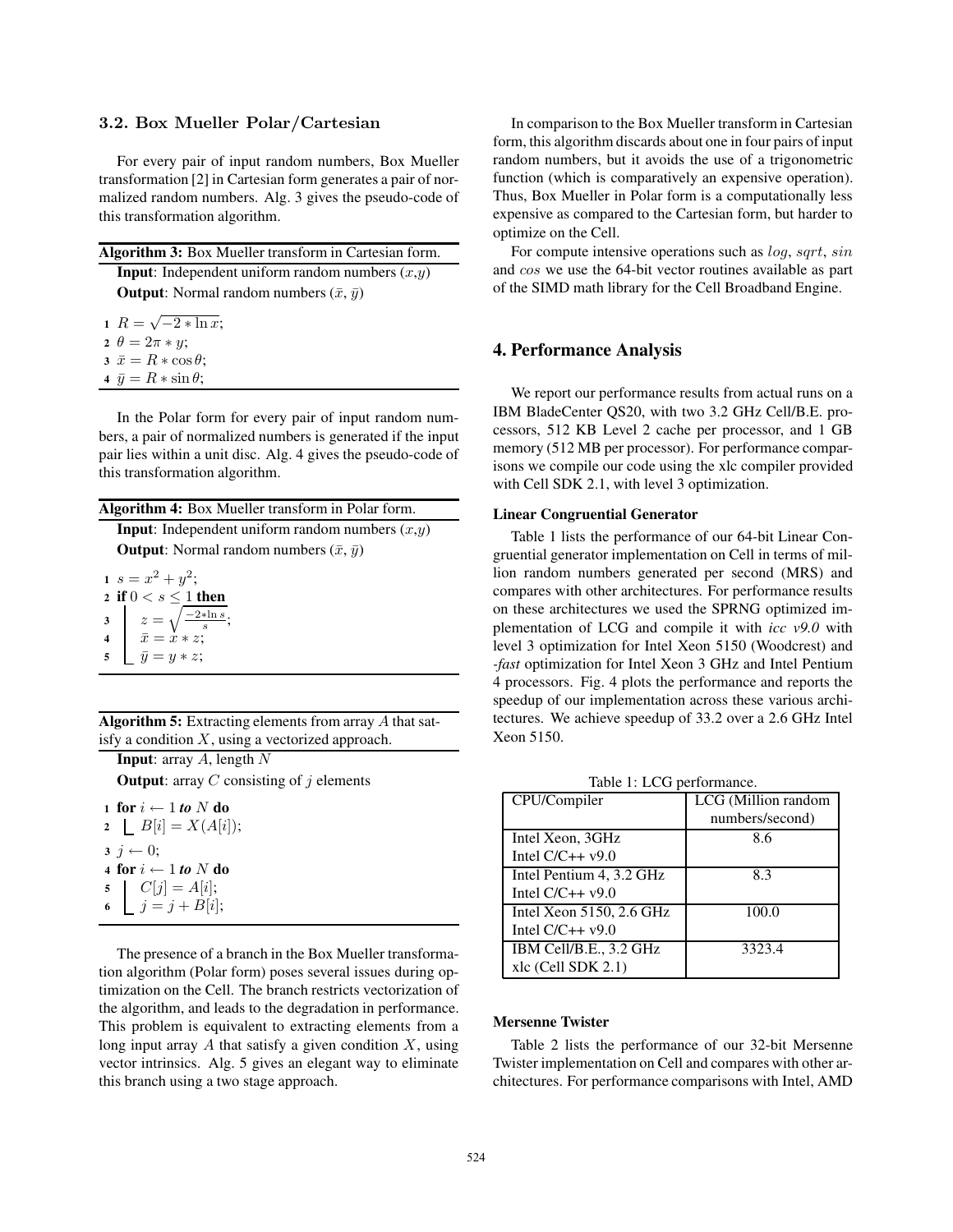

Figure 4: Comparison of performance of 64-bit LCG across various architectures in terms of million random numbers generated per second, as reported in Table 1. The number above each bar represents the speedup of the corresponding architecture as compared with a 3.2 GHz Intel Pentium 4.

and IBM PowerPC processors we use results from optimized implementations (using SIMD instructions) of the Mersenne Twister algorithm as reported by Saito and Matsumoto [20].



Figure 5: Comparison of running times to generate 100 million 32-bit random samples in sequential and block pattern on various architectures as reported in Table 2. The number above each bar represents the speedup of Cell/B.E. as compared with the corresponding architecture.

Fig. 5 reports the performance and plots the speedup of our 32-bit Mersenne Twister implementation on Cell (using one Cell processor) and compares with other architectures. Block approach generates a block of random numbers and Sequential approach generates one random number per iteration. *MT(SIMD)* gives the performance of a vectorized implementation of the Mersenne Twister algorithm.

Table 2: Time in seconds using MT to generate 100 million random 32-bit samples in sequential and block pattern on various architectures. The performance results on the Intel, AMD and IBM PowerPC processors are from Saito and Matsumoto [20].

| CPU/Compiler              | Output | MT                 | MT     |
|---------------------------|--------|--------------------|--------|
|                           |        |                    | (SIMD) |
| Intel Pentium-M 1.4 GHz   | block  | 1.122              | 0.627  |
| Intel $C/C++v9.0$ [20]    | seq    | 1.511              | 1.221  |
| Intel Pentium-4 3.0 GHz   | block  | 0.633              | 0.391  |
| Intel C/C++ $v9.0$ [20]   | seq    | 1.014              | 0.757  |
| AMD Athlon $64\,3800+$    | block  | 0.686              | 0.376  |
| 2.4 GHz, gcc v4.0.2 [20]  | seq    | $\overline{0.756}$ | 0.607  |
| IBM PowerPC G4            | block  | 1.089              | 0.490  |
| 1.33 GHz, gcc v4.0.0 [20] | seq    | 1.794              | 1.358  |
| IBM Cell/B.E. 3.2 GHz     | block  |                    | 0.034  |
| xlc                       | seq    |                    | 0.036  |

We achieve speedup of 11.5 over Intel Pentium 4, 3.0 GHz in the block random number generation and a speedup of 22.2 using the sequential approach. The Cell optimized implementation generates 3.2 billion psuedo random numbers per second from a single Cell processor.

## **5. Case Study: Risk Analysis**

The Value at Risk (VAR) is a commonly used model for risk assessment in the Financial Services Sector. A VAR statistic has three components: a time period, a confidence level and a loss amount (or loss percentage). This model aims at computing the worst expected loss over a given time interval at a given confidence level. The confidence level is usually either 95% or 99%. We model stock prices using the Geometric Brownian Motion (GBM) model, which is technically a Markov process. This means that the stock price follows a random walk and is consistent with the weak form of the efficient market hypothesis (EMH): past price information is already incorporated and the next price movement is conditionally independent of past price movements.

In this section, we present the estimation of the VAR for a portfolio consisting of a single stock. Monte Carlo (MC) simulation is a popular method for estimating this value when high precision is desired for non-linear portfolios. In MC simulation the number of cycles  $N$  in general is very large, and the cycles are independent of one another. Thus, we divide the number of cycles among the various SPEs, with each SPE computing results from  $N/p$  cycles, where  $p$ is the number of SPEs.

Given the limited local store on an SPE pre-computing the normal random numbers and storing them on the PPE should be avoided. Instead, we calculate these numbers dur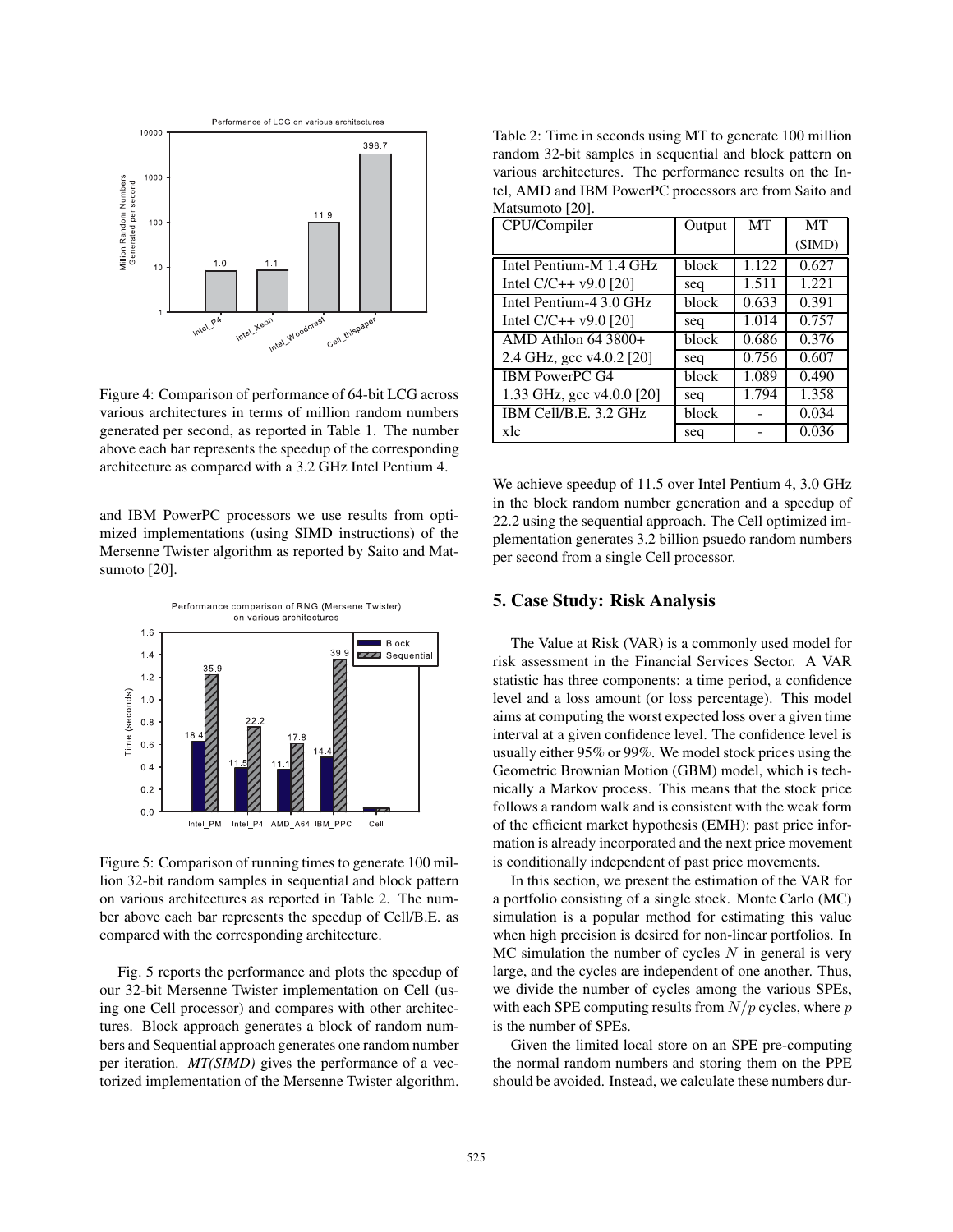ing each Monte Carlo cycle. The role of the PPE in the algorithm is to gather input data from the user, partition the work among the various SPEs (divide the total number of cycles), create SPE threads, and gather the computed stock price value from each SPE. The pseudo-code for risk assessment of stock prices using Monte Carlo simulation is given by Alg. 6. In the risk analysis algorithm, Steps  $2 \& 3$  are computationally intensive.

| <b>Algorithm 6:</b> Monte Carlo method for Risk Analysis.           |
|---------------------------------------------------------------------|
| <b>Input:</b> Current Stock Price $(S)$ , Expected return $(\mu)$ , |
| Standard Deviation of returns ( $\sigma$ ), Time ( $\Delta t$ ),    |
| Number of cycles $(N)$                                              |
| $\frac{1}{2}$ for $i = 1$ to N do.                                  |

**1 for**  $j = 1$  *to*  $N$  **do**<br>**2 1 Generate unifer** 

- 2 Generate uniform random number  $r$ ;<br>Transform  $r$  to Gaussian (normal) range
- **3** Transform r to Gaussian (normal) random number  $\epsilon$ :
- **4** Compute  $\Delta S = S$  ( $\mu \Delta t + \sigma \epsilon \sqrt{\Delta t}$ );

Step 4 computes the value of stock price, S. The first term is a *drift* and the second term is a *shock*. For each time period, the GBM model assumes the price will drift up by the expected return. But the drift will be shocked (added or subtracted) by a random shock that is the standard deviation, σ, multiplied by a random number,  $ε$ .

## **5.1. Performance Analysis**

We use different combinations of parallel uniform and Gaussian random number generators (RNGs) to develop Cell-based 64-bit implementations of the Value at Risk (VAR) model. For uniform RNG we use our optimized implementation of Linear Congruential pseudo random number generator with 64-bit prime addend, and for Gaussian RNG we use the Gaussian averaging method, and the Box Mueller transformation in Polar/Cartesian form described earlier in Section 3. Fig. 6 reports the running time for each of these implementations.

For our 64-bit implementation of the Gaussian averaging method,  $n = 8$  random numbers are added together to generate the output. The performance of implementations that use Box Mueller transformantion are significantly lower than the Gaussian averaging method due to inefficient vector routines for mathematical operations such as *sin,cos,sqrt,log*. All of our implementations are optimized for the Cell/B.E. using standard optimization techniques such as vectorization, loop unrolling and data alignment for best performance.



Figure 6: VAR performance.

#### **6. Conclusion**

We design optimized parallel implementations of two pseudo random number generators, the 64-bit Linear Congruential Generator (LCG) and the 32-bit Mersenne Twister (MT) for the Cell Broadband Engine. To optimize the 64 bit operations in LCG we use Wallace tree method. For the MT implementation, we improve the algorithm to eliminate branches and optimize the code using standard techniques such as loop unrolling and vectorization. As compared with current Intel and AMD microprocessors, our parallel LCG and MT implementations achieve a speedup of 33 and 29, respectively. We also optimize three Gaussian random number generators, Gaussian Averaging method and the Box Mueller transformation in Polar & Cartesian forms and explore their performance and accuracy for the purpose of Monte Carlo simulation. We use these generators for the Value at Risk model, a commonly used model for risk assessment in financial markets. These generators can also be widely used for applications that are run on Monte Carlo simulation. To our knowledge we have designed and implemented the fastest parallel pseudo random number generators on the Cell/B.E..

## **References**

- [1] V. Agarwal, L.-K. Liu, and D. Bader. Financial modeling on the cell broadband engine. In *Proc. Int'l Parallel and Distributed Processing Symp. (IPDPS 2008)*, Miami, FL, Apr. 2008.
- [2] G. E. P. Box and M. E. Muller. A note on the generation of random normal deviates. *The Annals of Mathematical Statistics*, 29(2):610–611, 1958.
- [3] T. Chen, R. Raghavan, J. Dale, and E. Iwata. Cell Broadband Engine Architecture and its first implementation.